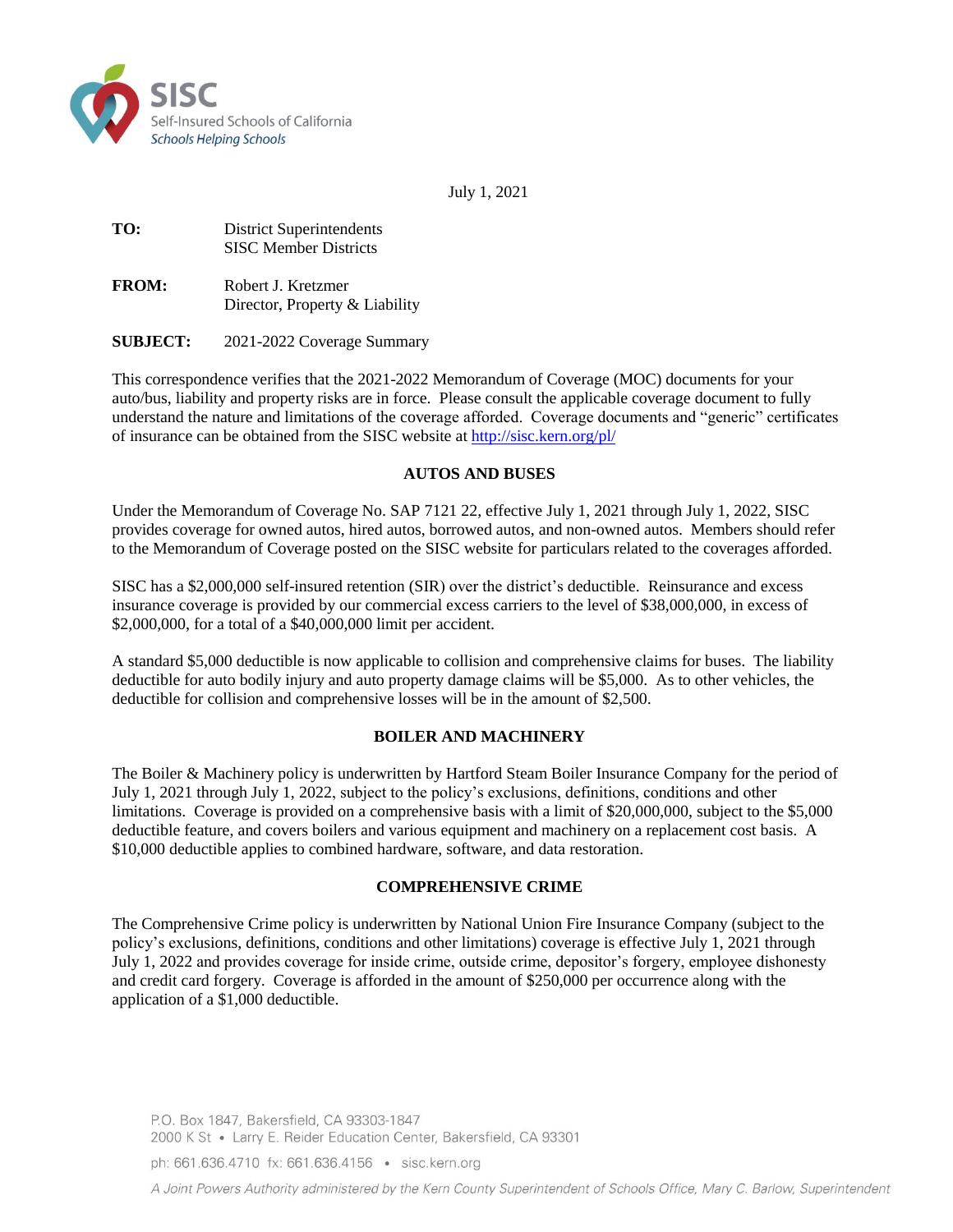Coverage Summary Memo Page 2 July 1, 2021

#### **CONCUSSION INSURANCE**

Coverage is provided to our member districts whose enrollment includes interscholastic sports for grades nine through twelve. This program has effective dates of July 1, 2021 through July 1, 2022 and is being underwritten by Nationwide Life Insurance Company. Coverage is triggered with the diagnosis of a concussion injury resulting from participation in a game or practice involving an interscholastic sport. The benefit is for an overall maximum medical expense up to \$25,000. All claims originate with SISC staff and will be coordinated and processed through the SISC Student Insurance Program. Questions regarding the coverage afforded and the processing of claims should be directed to Elsa Lara, Claims Examiner, at 661-636-4736 or by e-mail at [ellara@kern.org](mailto:ellara@kern.org)

#### **CYBER SUITE COVERAGE**

SISC has partnered with the Hartford Steam Boiler Insurance Company to provide Cyber Suite Coverage to our member districts. Coverage is July 1, 2021 through July 1, 2022. There are seven (7) specific coverages available to our member districts under the plan. These are listed as Data Compromise Response Expenses, Computer Attack, Cyber Extortion, Data Compromise Liability, Network Security Liability, Electronic Media Liability and Identity Recovery. **The Annual Aggregate policy limit per member district is in the amount of \$250,000 effective July 1, 2021.** Sub-limits pertain to Forensic IT Review, Legal Review, Federal and PCI Fines and Penalties, and Public Relations Services. A \$1,000 deductible applies to the Cyber Suite coverage. Questions regarding this coverage can be directed to Robert Kretzmer, Director, at 661-636-4709.

#### **LIABILITY COVERAGE**

Under the Memorandum of Coverage No. SLP 7121 22, effective July 1, 2021 through July 1, 2022, SISC provides a \$2,000,000 self-insured retention over the district's deductible. Reinsurance is provided in the amount of \$12,500,000 excess of the SISC self-insured retention for auto and general liability exposures. Excess insurance coverage is provided in the amount of \$23,500,000 in excess of the \$14,500,000 in reinsurance for a total of \$38,000,000.

A \$5,000 deductible is applicable per occurrence on each claim. A \$25,000 deductible will be applicable to claims and/or suits resulting from sexual abuse or molestation for districts with an ADA of below 4,000. A \$50,000 deductible will be applicable to these claims or suits for districts with an ADA above 4,000.

SISC affords coverage for claims related to sexual abuse and molestation in the amount of \$2,250,000. The reinsurers afford coverage on an annual aggregate basis for the SISC pool in the amount of \$12,500,000 above the self-insured retention of \$2,250,000 per occurrence. In addition, excess insurance coverage is afforded in the amount of \$6,000,000 on an annual aggregate basis for the SISC pool above the \$12,500,000 afforded by the reinsurers.

Coverage A - Bodily Injury; Coverage B - Property Damage; Coverage C - Errors and Omissions; Coverage D - Personal Injury; Coverage E - Employment Practices; Coverage F – Employee Benefit Wrongful Acts; and Coverage G - Liability that the Member is required to insure against under Education Code sections 35208 and 72507 or is authorized to insure against under Government Code sections 989 and 990.

The MOC does not cover employees who willfully or intentionally participate in misconduct. Although not required to do so, SISC may exercise its discretion to extend a defense to alleged offenders if its investigation determines the allegations are likely without merit; however, it may not indemnify them if they are held liable for willful or intentional misconduct, as to do so is barred by law. Similarly, SISC will defend but not indemnify districts for wrongful termination, retaliation, and other alleged violations of law that result from intentional administrative actions.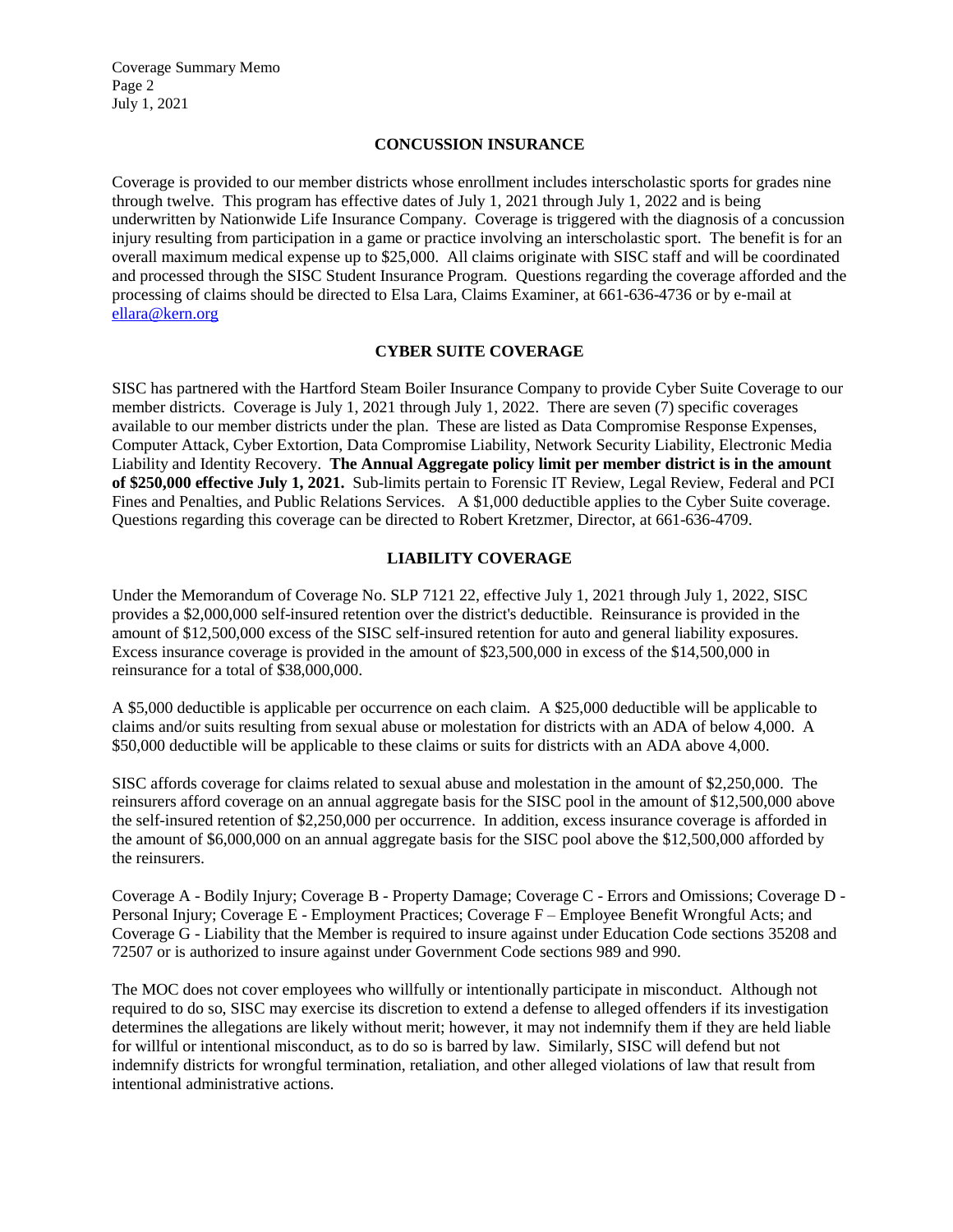Coverage Summary Memo Page 3 July 1, 2021

Coverage generally is afforded to the following individuals or organizations, subject to the exclusions, definitions, limitations and conditions for the named covered party, officers and members of the governing board, employees (including students serving in required internships), volunteer and student body organizations and auxiliary organizations.

Coverage generally is afforded for claims or suits arising from premises, operations, professional, products, contractual liability, errors and omissions and employment practices liability, subject to the exclusions, definitions, limitations and conditions found in the MOC.

Coverage is written on an occurrence basis for bodily injury, property damage, errors and omissions. Coverage is afforded with respect to personal injury and employment practices subject to an offense described in the definition of personal injury and employment practices.

It should be noted that an exclusion has been added to the 2021/2022 Liability MOC for liability arising out of the use of perfluoralkyl or polyfluoroalkys substances. See exclusion JJ. This is a man-made substance that is found globally and does not break down in the environment or human body. Commonly located in household products such as stain – and water repellant – fabrics, nonstick products, polishes and waxes to name a few.

A second exclusion has been added for cyber exposures. However, it should be noted that this exclusion is not triggered within the SISC self-insured retention and will only apply to exposures in excess of the retention. See exclusion KK.

The Student Accident Coverage provided by SISC is included in Section VIII of the Liability Memorandum of Coverage. It is of course subject to the policy's exclusions, definitions, conditions and other limitations and provides benefits for student injury during regular classes, class trips, summer school and recreation, school sponsored activities and while students are on school owned or operated transportation.

Student accident coverage is secondary to any other applicable health insurance available to the student. Medical payment limit is \$2,500. No deductible applicable. Coverage is included for athletic injury, except tackle football. The benefit period is fifty-two (52) weeks and benefits are limited to usual and reasonable expenses unless specifically stated otherwise. The coverage pays for medical services commenced within thirty (30) days of injury.

## **PROPERTY COVERAGE**

Under our Memorandum of Coverage SPP 7121 22, effective July 1, 2021 through July 1, 2022, SISC provides coverage for the district's interest in covered property. The coverage applies to all property of the insured including both real and personal property and including personal property of others for which the insured is liable (reporting requirements and conditions apply). Excess coverage is provided by commercial excess insurers above \$250,000, with a combined total of \$150,000,000.

The standard deductible for a property loss is \$5,000. Districts with building values in excess of \$100,000,000 are eligible for higher deductible options.

SISC does afford flood coverage under the Property MOC and our excess insurer. An annual aggregate limit of \$7,500,000 applies to flood coverage for all member districts combined under the excess policies.

The Property MOC covers all risk of direct physical loss or damage, subject to the exclusions, definitions, conditions and other limitations set forth in the policy. In general, a deductible of \$5,000 applies to all losses. Please note that some districts have elected to take higher deductible amounts. Members should refer to their own individual MOC's.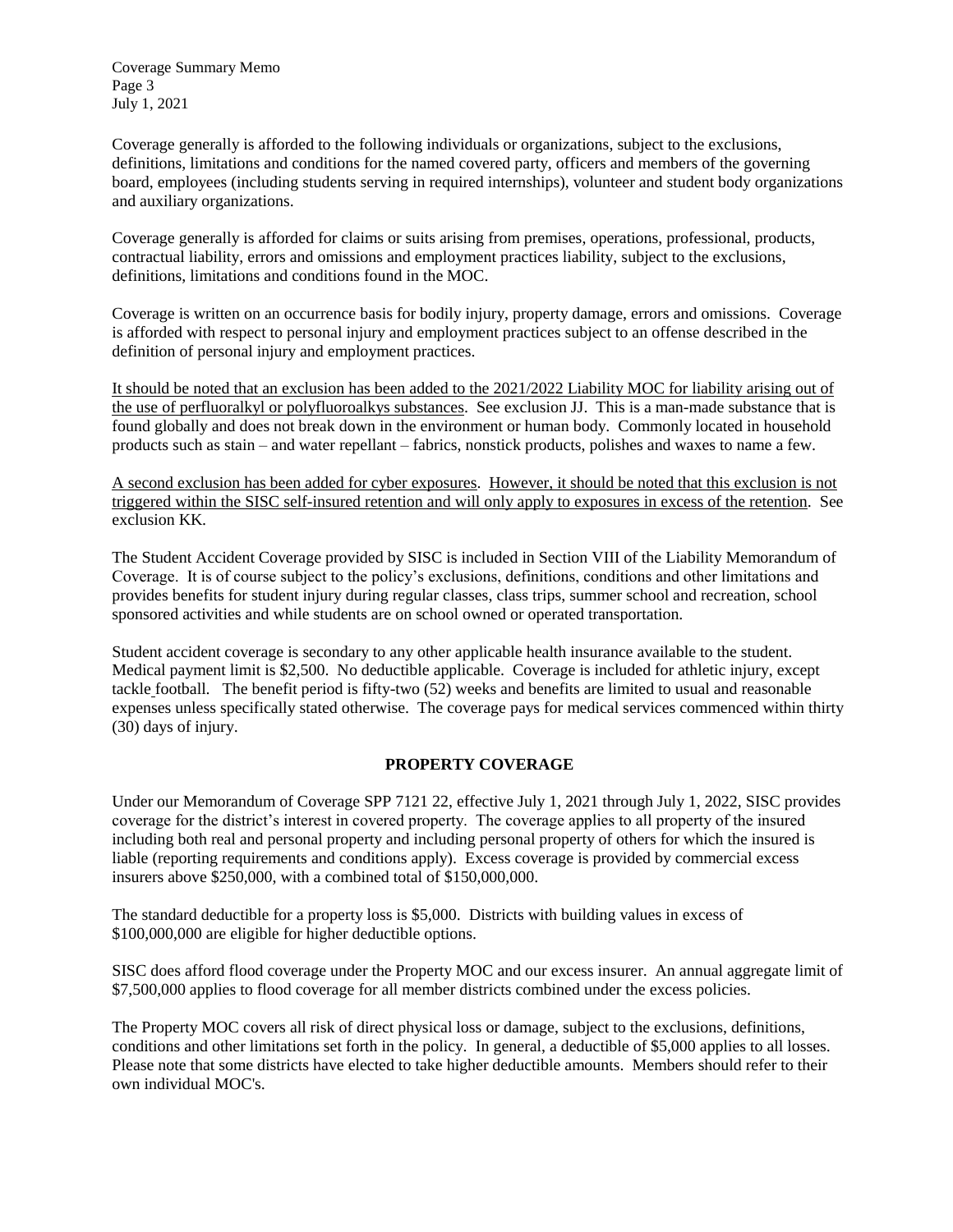Coverage Summary Memo Page 4 July 1, 2021

Certain properties owned by your district or in your district's control are subject to sub-limits. A listing of those sub-limits can be found in Section VIII of the Property MOC entitled "Limits of Liability." In addition, there are particular kinds of property that are simply not covered under the MOC. These properties can be found under Section II of the MOC entitled "Interest and Property Not Covered."

Building and contents are insured for replacement cost; however, to recover replacement cost on a loss requires proof of actual replacement. Some property is valued at actual cash value; check the MOC for details on valuation.

#### **SCHOOL CONNECTED ORGANIZATIONS**

Liability coverage is provided by SISC under the Liability MOC for School Connected Organizations by endorsement. This coverage is made available to our member districts' booster clubs and foundations. Participating school connected organizations must be officially recognized by the appropriate district official in the application for coverage. Questions regarding how your booster club or foundation can apply for this coverage can be directed to Lilia Beck, Administrative Secretary, at 661-636-4495 or by e-mail at [libeck@kern.org](mailto:libeck@kern.org)

## **SPECIAL EDUCATION VOLUNTARY COVERAGE PROGRAM**

SISC affords coverage to our member districts under the Special Education Voluntary Coverage Program (SEVCP) for the reimbursement of fees and costs associated with the defense of due process complaints before the Office of Administrative Hearings. This coverage pays up to \$200,000 (in the aggregate) per year to each enrolled member district with an ADA of 4,000 or above and \$100,000 (in the aggregate) per year to each enrolled member district with an ADA under 4,000. Should your district wish to enroll in this voluntary coverage program please contact Lilia Beck, Administrative Secretary.

## **SUPPLEMENTAL STUDENT ACCIDENT COVERAGE**

This is a voluntary coverage program available for purchase by the parents or guardians of enrolled students within your member district. The program is self-administered and underwritten entirely by SISC. Coverage is afforded up to \$25,000 above the standard Student Accident Coverage benefit of \$2,500. Scheduled benefits apply per the plan. This is a low cost supplemental insurance plan that applies to incidents that take place during regular school hours, on school premises while school is in session. The coverage also applies to travel to and from scheduled classes in a school furnished vehicle and while participating in school sponsored and supervised sports with the exception of tackle football. Questions regarding the application process for this coverage should be directed to Elsa Lara, Claims Examiner.

## **TACKLE FOOTBALL COVERAGE**

This coverage can be purchased by parents or guardians of students who elect to participate in tackle football. The program is completely self-funded and self-administered by SISC staff. The policy will pay up to \$15,000 for covered medical expenses due to accidental bodily injury sustained in any one accident. The covered treatment, care, and services must be rendered within fifty-two (52) weeks of the accident. This is a low cost completely voluntary coverage available to parents and/or guardians seeking to provide coverage for the student athlete either as their primary or secondary insurance. In the event you have questions concerning enrollment or benefits, please contact Elsa Lara, Claims Examiner.